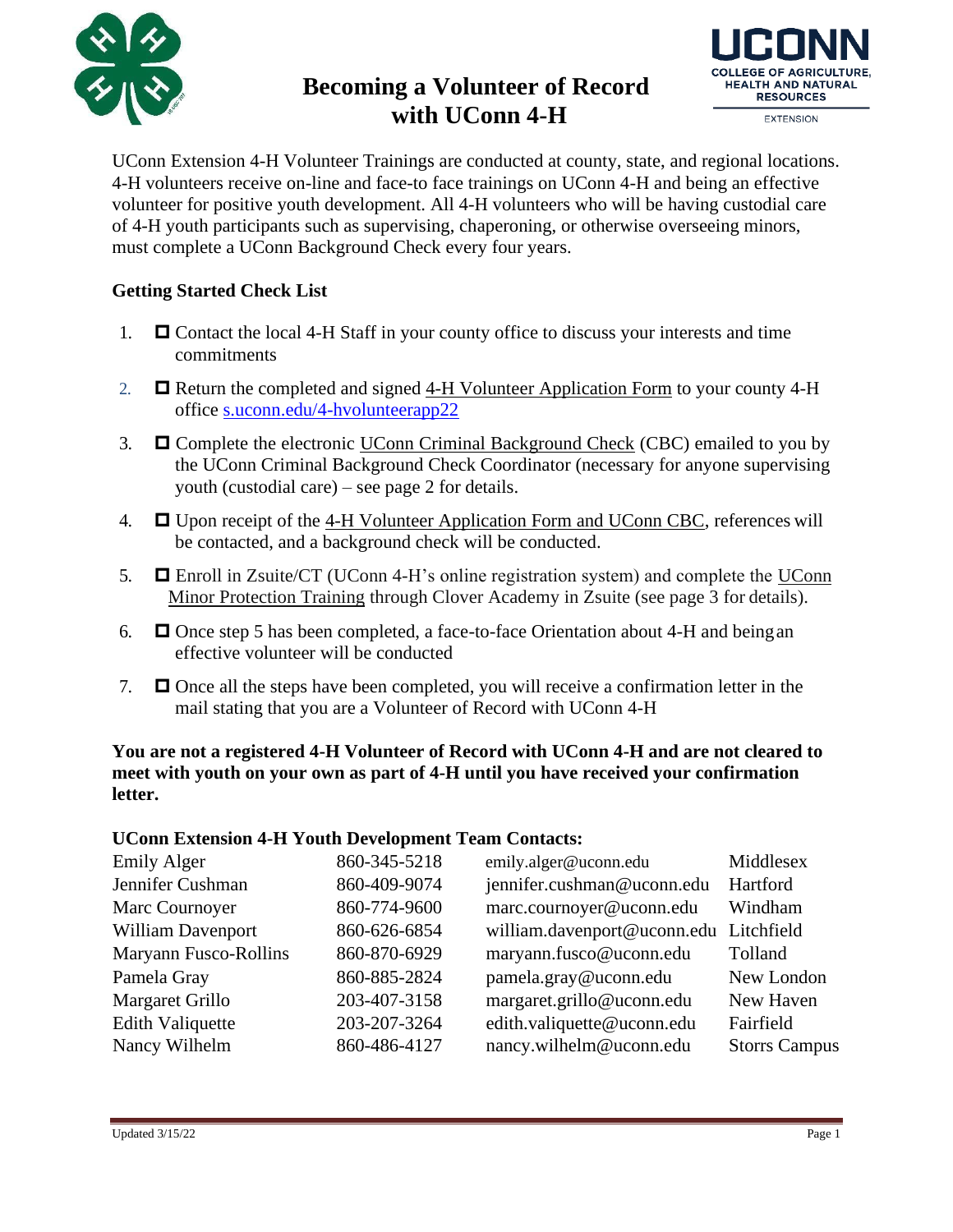## **4-H Volunteer Application Form**

The 4-H volunteers work with other adults, children, or groups in a variety of ways. Volunteer opportunities include club leader, project leader, assistant leader, advisory committee member, fair association director/advisor/mentor, camp board member, program committee member and judge/evaluator for a 4-H event or contest.

Complete and return the 4-H Volunteer Application Form which can be found on the Connecticut 4-H Programs website [s.uconn.edu/4-H](https://4-h.extension.uconn.edu/) or the link below will take you directly to the application [s.uconn.edu/4-hvolunteerapp22](https://4-h.extension.uconn.edu/wp-content/uploads/sites/3389/2021/11/Volunteer-Application-Form.pdf)

*Note:* Once the 4-H Volunteer Application Form is received by the 4-H Office, references will be contacted.

### **UConn Background Check**

All 4-H volunteers who will be having custodial care of 4-H youth participants such as supervising, chaperoning, or otherwise overseeing minors, must complete a UConn Background Check **every four years**. This process is completed online. 4-H Volunteers needing background checks need to submit their full name, working mail and personal cell phone number to the 4-H staff member completing the screening process. They in turn will receive an electronic request from the UConn Background Check Coordinator with information about the online background check process. This email will be from **UConnStorrs4HNRCA@screening.services**. Human Resources will request directly from the volunteer any additional documents or forms that are needed.

Applicants will also get text messages that are sent out as part of Swift Hire background check process. The initial text message that individuals receive states the following: *"Hello (individual's name)! UConn Storrs 4-H/NRCA here. It is time to begin the background check process?* The initial text message identifies that it is for UConn 4H, subsequent reminders to fill out the online forms also list UConn 4H. These are safe messages and are required to complete the process.

You will be emailed SSA-89 form – please sign it in ink and fax or mail to UConn HR at the address given.

If someone is unable to complete the online process, they should be contacting the CBC Team at [HR-CBC@UConn.edu](mailto:HR-CBC@UConn.edu) to request further assistance.

# **Enrolling in Zsuite as a UConn 4-H Volunteer**

1. Create a new account. Click the 'Sign Up' link on ZSuite homepage <https://4h.zsuite.org/>**SIGN UP** Forgot Password? Help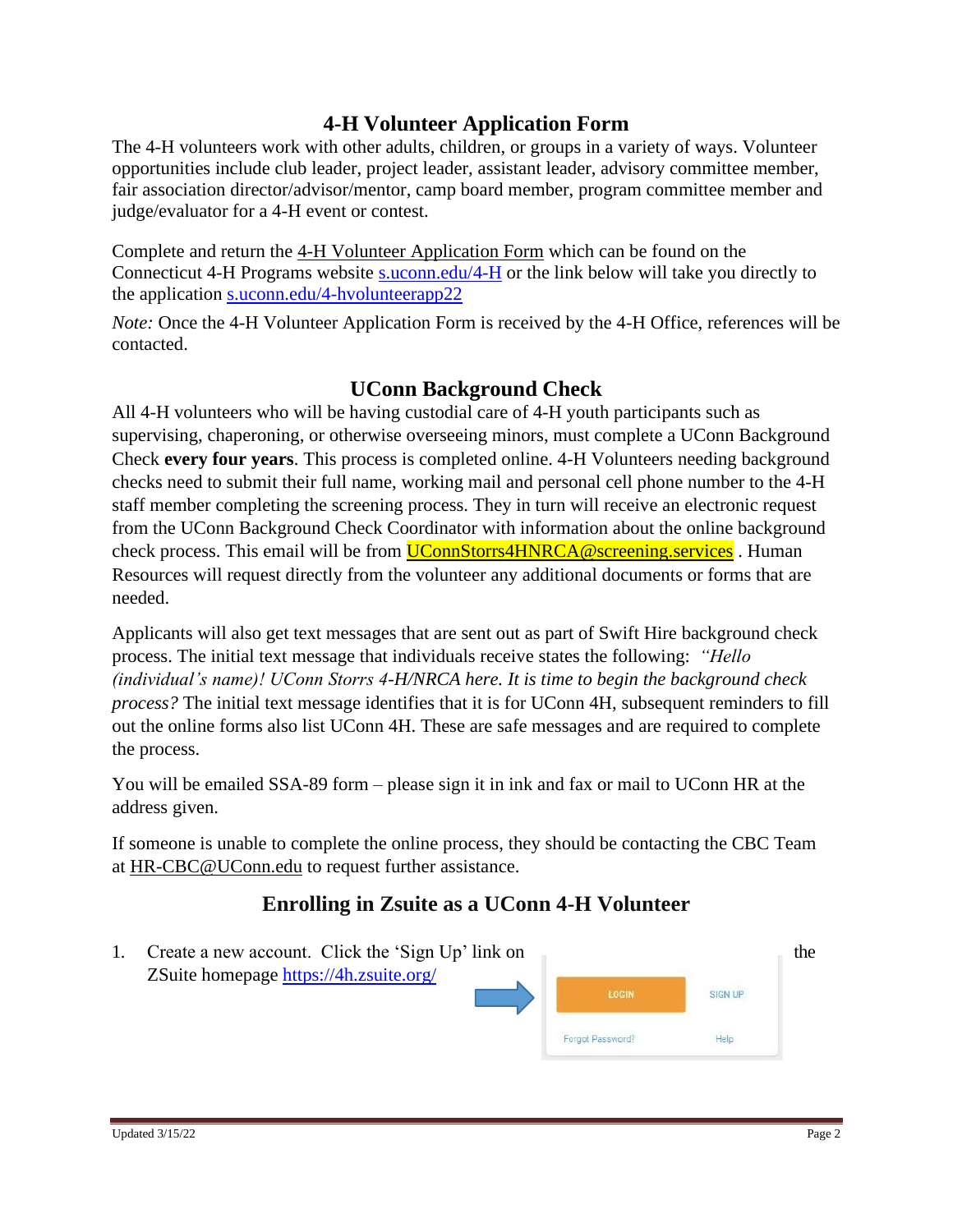2. Fill out the form. Note that each household account has a 'Primary' Account. This is typically the Primary Parent Account which has some administrative functions that club member accounts do not. This is why we ask that you enter a 4-digit pin code, which assures our parents that no unauthorized access to the primary account occurs.

| Register New Household                                                   |    | 3. I<br>for |
|--------------------------------------------------------------------------|----|-------------|
| You are setting up your<br>parent/guardian account for the<br>household. |    | to r<br>ON  |
| STATE                                                                    |    | rem         |
| Adult Fmall                                                              |    |             |
| Adult Fmail Confirmation                                                 |    |             |
| 自<br>Adult Last Name<br>Adult First Name                                 |    |             |
| Password                                                                 | a  |             |
| Confirm Password                                                         | а  |             |
| Primary Profile Access PIN                                               | a. |             |
| <b>BACK</b><br><b>IFTS GO</b>                                            |    |             |

Note that the email address entered will be the email address used ALL members under this household account. This way it's easier emember your login for ZSuite. Your email address can be used LY ONCE, so please use an email address that is easy to ember.

Once you complete the form, click the 'Let's Go' button.

5. You will now be redirected to the Dashboard for the primary account. Here you can:

a. Create new household members by clicking the Household Members link on the Menu Bar

b. View Record Books (these can be created by the club members, but their accounts must be created first.)

- c. View Announcements from your Club, County, and State Level 4-H Leaders
- d. View a Calendar showing events.
- e. View Help Documentation more specific to managing your household account
- f. Change user profiles (once other profiles are created)
- g. To Do Lists, Shared Files, Request to be a club leader, and many more items soon to come!
- 5. Request to be a Volunteer

All parent accounts, whether primary or secondary, can request to be volunteers associated with a club. Volunteers must be approved by your county extension 4-H staff. To request to be a volunteer follow these steps: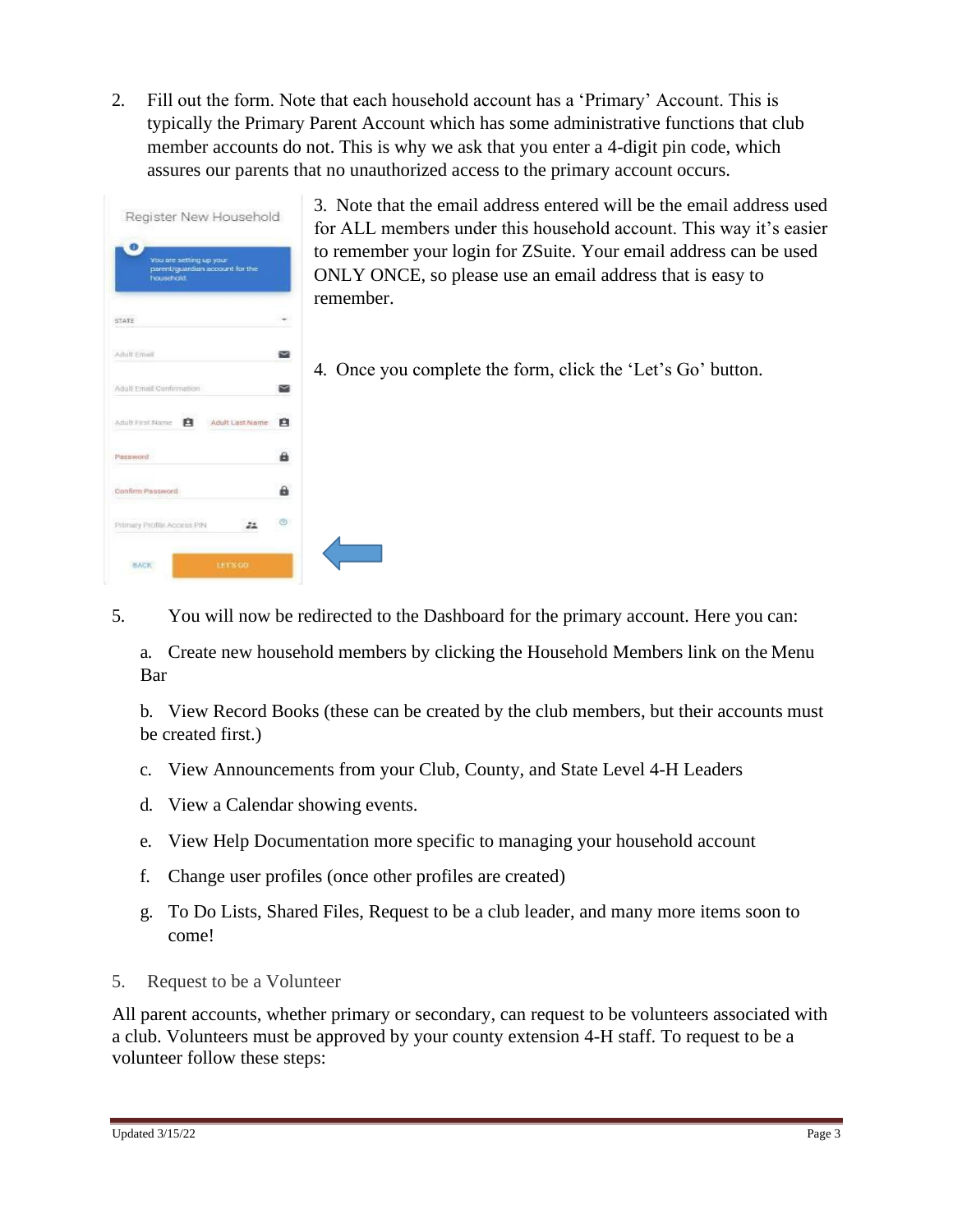- 1) When setting up your 'Household' you will see the option to 'Choose a Role'. Select Volunteer from the drop-down menu.
- 2) Once your County Administrator approves you to be a 'Volunteer' you will be considered a 'Volunteer'. At this point you will be able to request to be a Club Leader if you chose to. Click the Blue link to learn how to request to be a Club Leader.



Once the Household Primary Account has been created, you can also create individual member profiles for each youth in the family. Specific information can be seen in Zsuite help section under "Create Club Member Profiles".

Please contact your local 4-H office if you need assistance in setting up your 4-H ZSuite profile or have any questions regarding your submission to be a volunteer.

# **UConn Minor Protection Training**

UConn Extension is very committed to minor protection, and the safety of minors must be of concern at all times.

Beginning October 1, 2019, 4-H volunteers with custodial care of 4-H youth will be required to annually complete the UConn Minor Protection training which can be found on the 4-H ZSuite Enrollment System. The mandated reporter training provided by the Department of Children and Families will no longer be required. The Minor Protection video has been produced with the highest level of minor protection training in mind. As you watch the video, please keep in mind that the UConn 4-H Program is registered with the University Minor Protection office. You will not need to register your 4-H activities and events with the University. We also recognize that in youth/adult partnerships, it is not always possible to have multiple people witness a conversation or be part of emailing, texting, and social media. Please use common sense and avoid any situation where your one-on-one interaction with a minor may be deemed inappropriate.

### **To access the video:**

You must have a profile on the 4-H ZSuite. Once you have a profile, log in to your account. On the dashboard page click on "Clover Academy" on the left-hand side of the page. Please note: This course cannot be completed on a mobile device – use a laptop or desktop computer.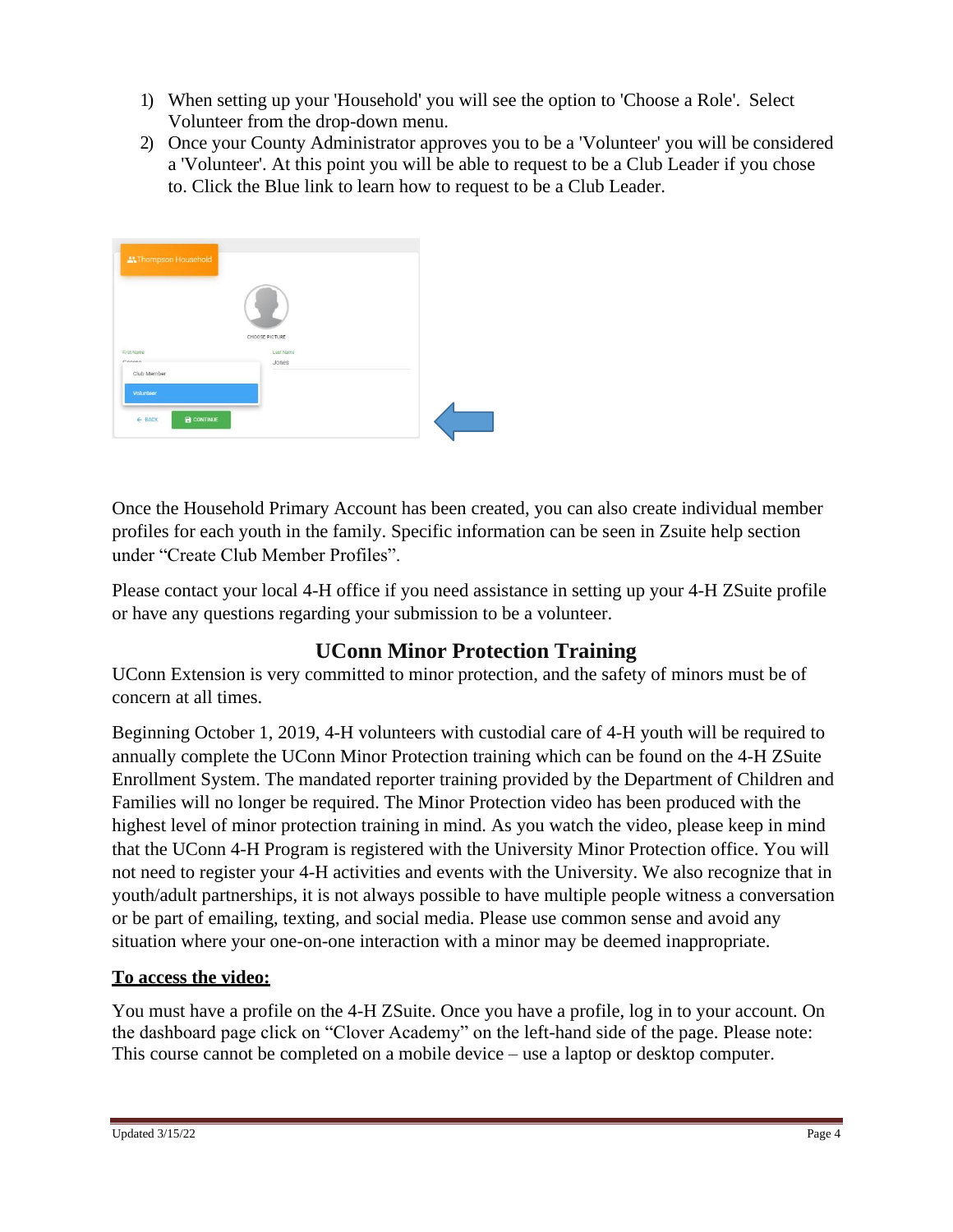|                       | Dashbood<br>m                                  |
|-----------------------|------------------------------------------------|
| Element Mounterstog-  |                                                |
| talle                 | ٨<br>Mountaindog Household                     |
| <b>Switch Profile</b> | COVE or TapEd country your additional details. |
|                       | n ac<br>Total Al-Ford Margins                  |
|                       | NOWA<br>$-102$<br>$\alpha$ in                  |
| Fecera acono          | Mountainãos<br>π<br><b>BOOK AND THE</b>        |
| Doubl Academy         |                                                |
| Ε<br>Dunta            | $+ 10000$ (0.040)                              |
| Little and            |                                                |

Click on the launch Clover Academy button



Scroll down the page to locate Classes and the Minor Protection training. Click on the "See More"

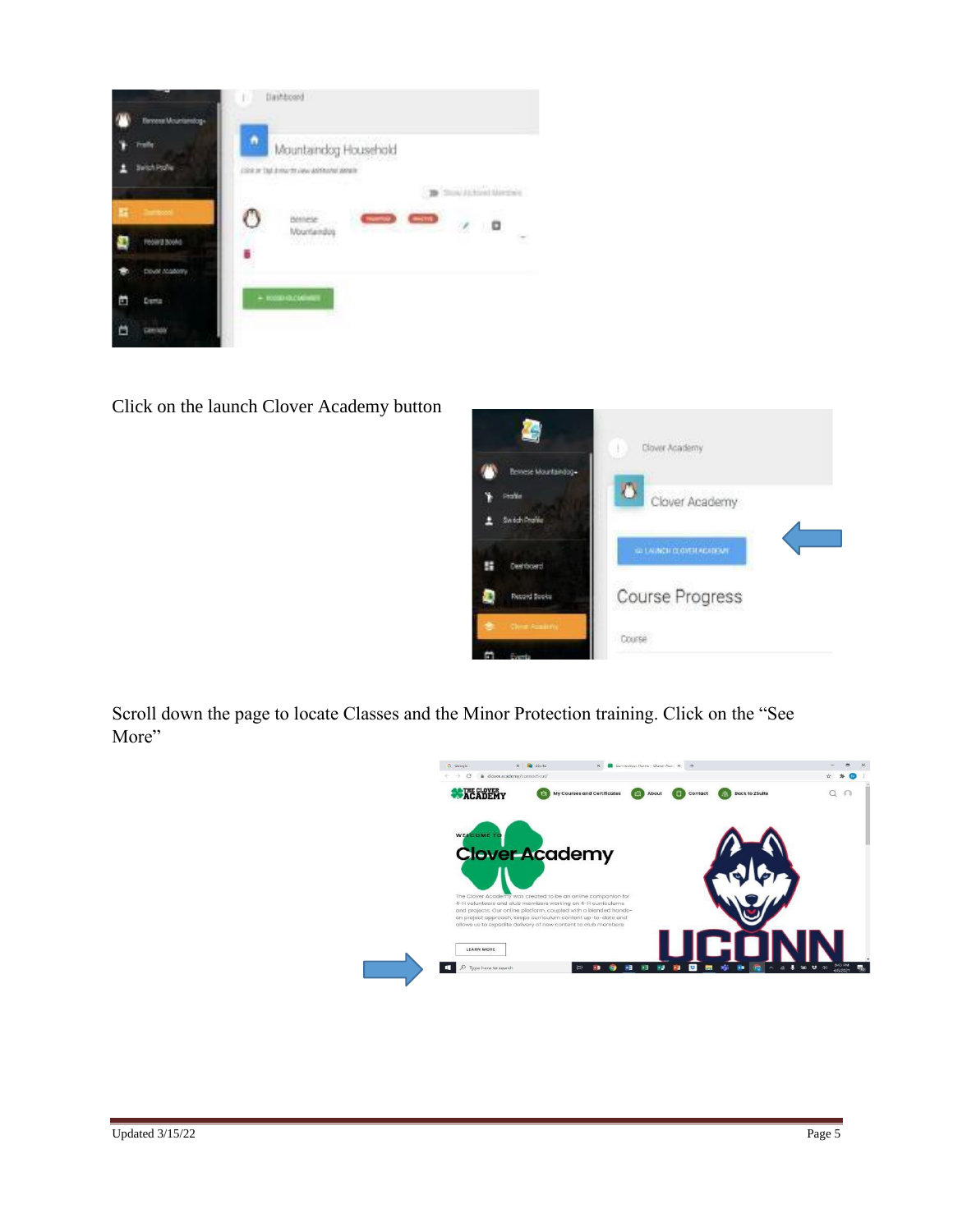

ab gint **HEAR** Minor Protection Program Training Lesson

> **NICRS THE CAMPER**

Click on the "Start Course" button on the right.

This will take you to the training page which will begin playing the Minor Protection Training.

There is a "Mark Completed" button below the video which you will be able to click on when the video is completed. This will confirm that you have completed the training.



*UConn Extension is committed to providing equal access and full participation for individuals with disabilities within all our programs and activities. Visit <https://cahnr.uconn.edu/extension/accessibility/> for more resources.*

**E** Dispersion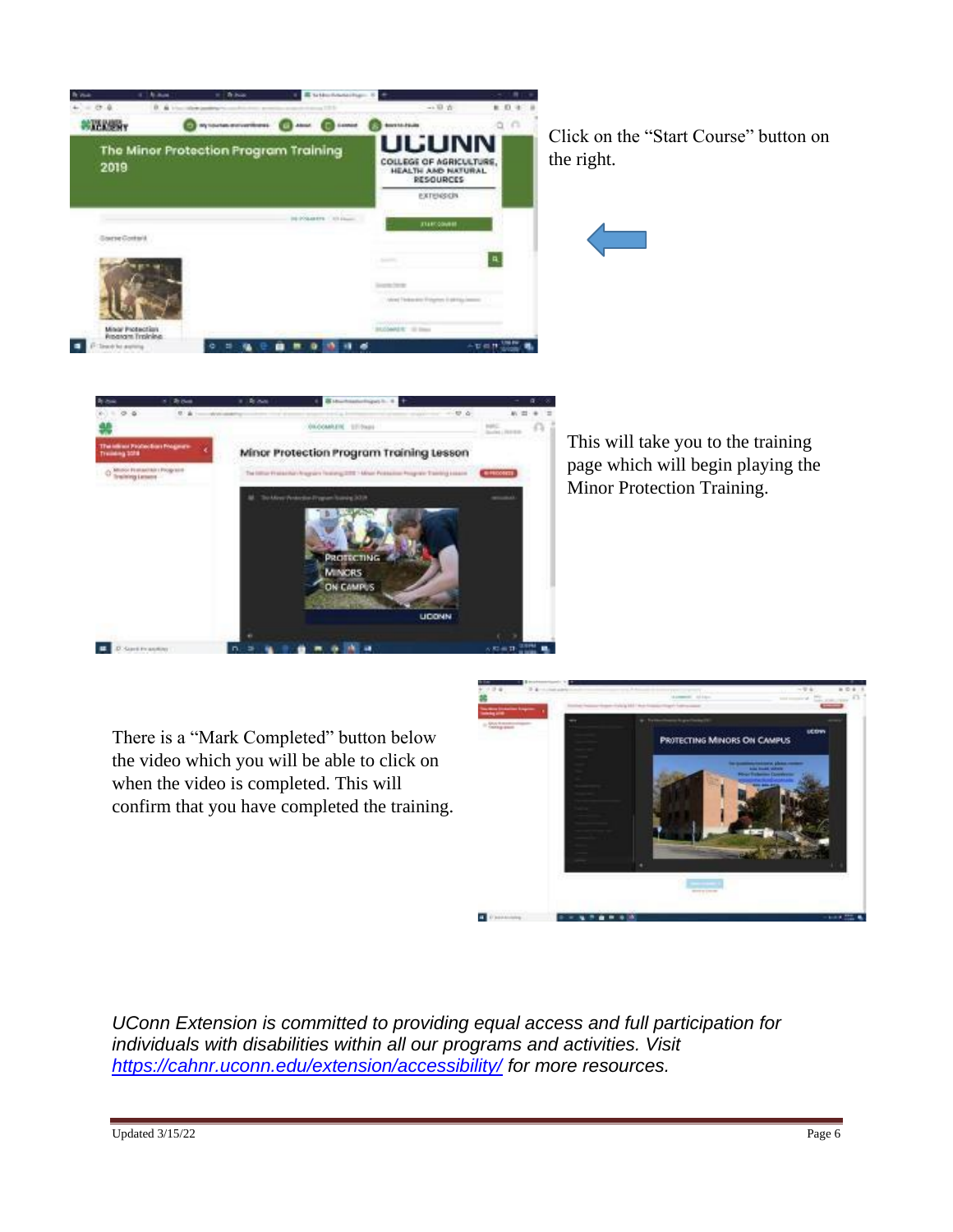#### **4-H Volunteer Club Leader Job Description**

**Position Title:** 4-H Volunteer Club Leader

**Term of Responsibility:** 1 year minimum, but volunteers are encouraged to serve for several consecutive years.

**Time Commitment:** Average of one hour of planning time for every one hour of club activity. Participate in one or more volunteer development opportunities each year.

**Purpose:** Coordinate the efforts of other volunteers, families, parents, and 4-H members to plan, conduct and evaluate 4-H club meetings, project groups and activities. Support youth, families, volunteers, and 4-H staff in conducting meaningful, educational experiences to help youth grow and reach their fullest potential.

### **Responsibilities:**

As the leader of a 4-H group, it is critical that leaders support the group's efforts to be in good standing as a UConn 4-H group.

- 1. Offer opportunities which expand member's horizons, support their successes, and enable them to grow from their mistakes. Be dedicated to youth and be sensitive to their abilities and needs.
- Help members gain life skills such as decision making, problem solving, selfresponsibility, accountability, communication, goal setting, citizenship, caring relationships, leadership, healthy lifestyle choices and career exploration skills in project work.
- Encourage youth leadership through committees, demonstrations, junior leadership, and individual guidance.
- Encourage youth to learn and experiment with new ideas, techniques, and skills.
- Provide feedback to members, letting them know when they are doing a good job and advising them when they need to improve.
- Praise youth for the progress they make.
- Inform and encourage members, parents, and other volunteers to actively participate in 4- H opportunities.
- Ensure that club meetings and activities are educational, and that youth are learning using the Experiential Learning Model
- 2. Provide an atmosphere where youth feel safe and learn to appreciate, accept, and support the uniqueness of others. Follow all guidelines and policies of UConn 4-H program.
- Help youth feel welcome and safe from physical or emotional harm.
- Encourage participation and welcome the ideas of youth and parents.
- Ensure adequate supervision at all club functions.
- Encourage membership with regardless of race, color, creed, national origin, religion, sex, age, or disability.
- Support members striving to be a club in good standing following the UConn 4-H Program guidelines listed below: